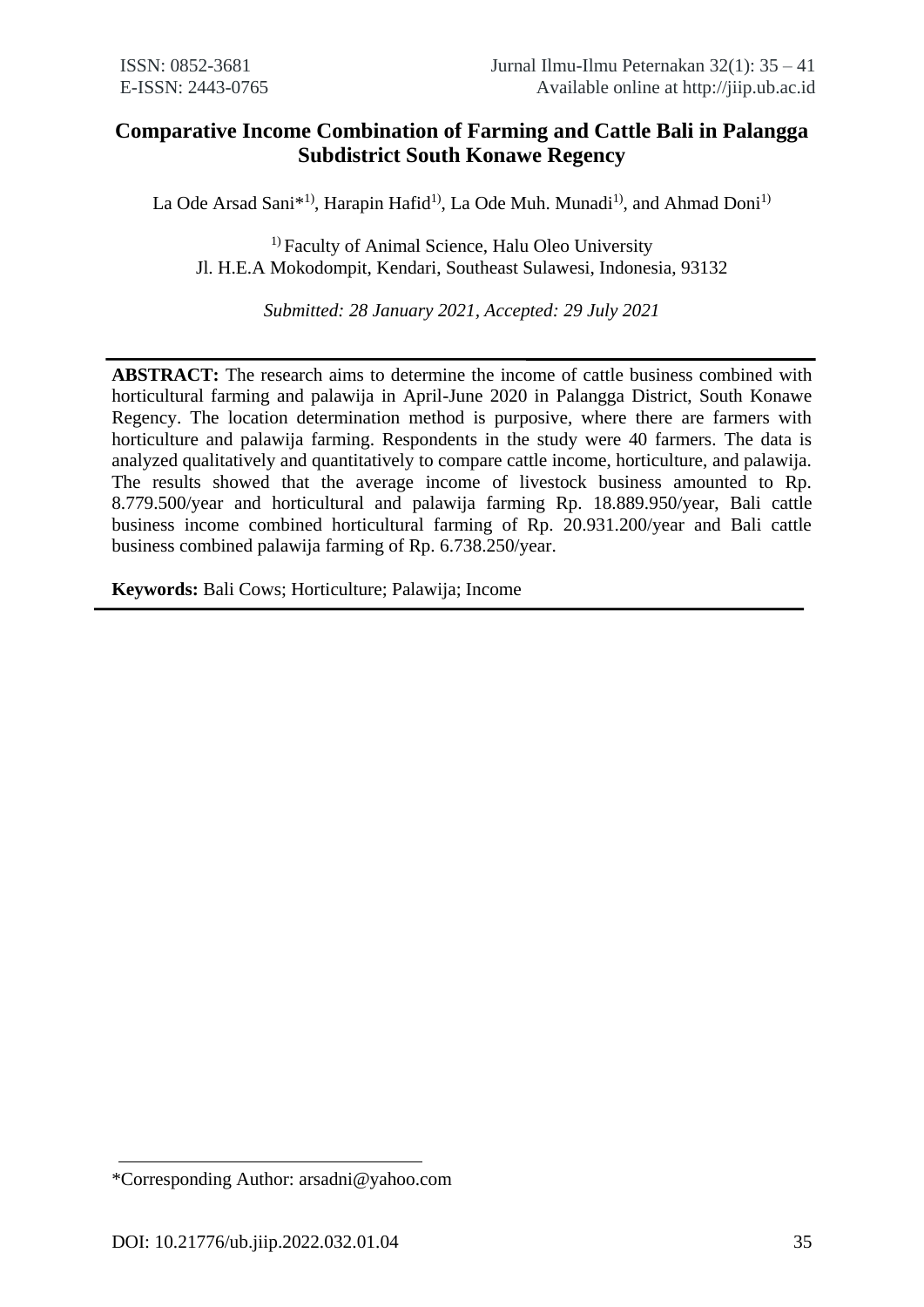### **INTRODUCTION**

Indonesia has diverse resource potential and considerable potential for national income; the majority of the population relies on agriculture and is the basis of growth in the countryside (Apriani *et al.,* 2020). Subsectors incorporated in the agricultural sector, namely food crops, horticulture, plantations, and farms (Sani *et al.,* 2018; Arisman *et al.,* 2020). The subsectors currently being developed are horticultural (Arida *et al.,* 2019). This is because horticulture is part of agricultural development in food to strengthen food selfsufficiency further, increase people's income, and improve the nutritional state (Ritonga, 2018; Fyka *et al.,* 2019).

As a commodity of livestock, Cattle is a source of animal protein that can meet the nutritional needs of the community (Dewi, 2019). Cattle maintenance has been around since long ago until now, but the maintenance of cattle is still traditionally run (Sani *et al.,* 2018). Knowledge of farmers who are still very limited causes often have difficulties in running their business, lack of availability of feed in the dry season, large business capital with a long enough capital return time is a consideration in the maintenance of cows (Pagala *et al.,* 2019; Pagala *et al.,* 2020). Livestock development aims to realize an advanced, efficient, resilient, competitive, independent, and sustainable farm that at the same time plays a role in the empowerment of the populist economy in the countryside (Howara, 2019). The construction of farms is directed to produce superior products that can compete in the domestic market (Kurniati *et al.,* 2019). Strengthening food security improves the image of farms to increase the income and welfare of farmers (Ningrum *et al.,* 2019).

Realizing the development of farms needs to be done to transform the farming system that shifts from production orientation to orientation on increasing revenue (Yuliani, 2018).

The approach pattern shifts commodity approach to agribusiness approach (Sari *et al.,* 2016). This approach is needed to turn farmers' resources into superior commodities that can compete in domestic and international markets by applying appropriate preproduction, production, and post-harvest technologies. Another alternative in improving cattle business is through the integration pattern of cattle-food crops or plantation crops. Khadijah *et al.* (2019) report that the development of farms can be through diversification of cattle both with rice fields, plantations, and ponds.

For the people of Southeast Sulawesi, the livestock sub-sector is an integral part of the development of the agricultural sector. The Bali cattle business is one type of ruminant livestock business that is widely maintained by the community to support agricultural development in rural areas spread over 17 districts/cities of Southeast Sulawesi. Generally, people raise Bali cattle integrated or combined with plantation crops, horticulture, and crops. This combination of businesses is expected to provide an excellent opportunity for the community to improve food security and the household economy. It is believed to reduce economic risks and crop failure if relying on one type of business/commodity.

The region of Southeast Sulawesi Province, which is the center of cattle development with the most population, is South Konawe Regency. One of the subdistricts with many cattle populations is Palangga Subdistrict, with a cattle population in 2020 reaching 6,187 head. Further, local farmers apply business diversification to breed Bali cattle and manage horticultural and crop farming to support the household economy. This background description encouraged the authors to conduct the study "Comparative income combination of farming and cattle Bali in Palangga Subdistrict South Konawe Regency Southeast Sulawesi Province.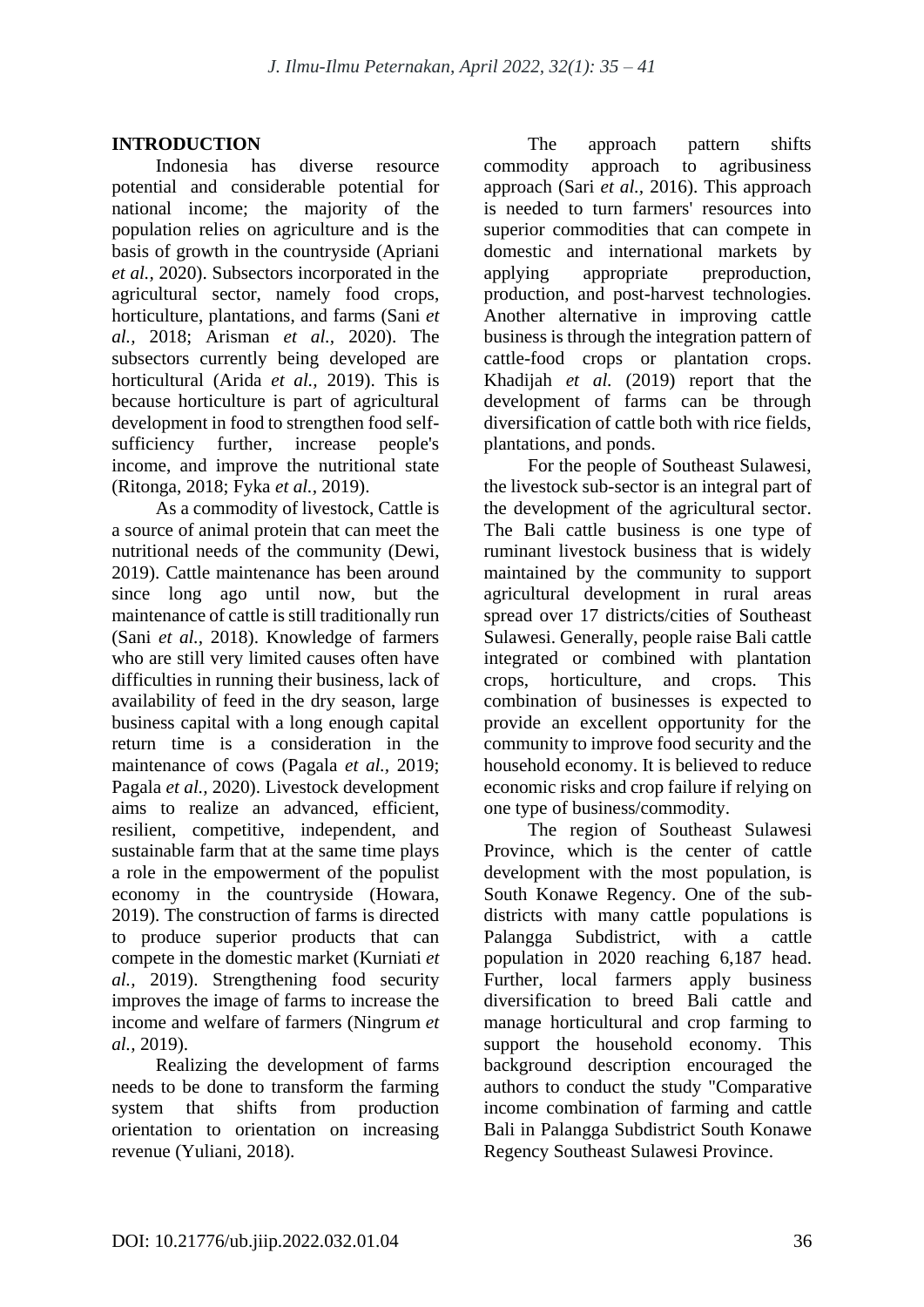#### **MATERIALS AND METHODS**

The research was conducted in April-June 2020 in Palangga Subdistrict, South Konawe Regency, Southeast Sulawesi Province. The research location was determined purposively, considering that Palangga Subdistrict has a large Bali cattle population which combined with horticultural farming or crops. South Konawe Regency is the center of Bali cattle development in Southeast Sulawesi Province. The population in the study was all cattle farmers who had horticultural crops and crops. Furthermore, 20 respondents have Bali cattle businesses and horticultural farming and 20 respondents who have Bali cattle businesses and palawija farming, so, overall, the number of respondents took as many as 40 people.

Variables observed in the study include (1) The state of cattle business, (2) Horticultural Farming, and (3) Agricultural farming. The data obtained is then analyzed quantitatively and qualitatively processed mathematically to know the amount of income of cattle, horticultural farming, and crops, then used analysis according to Soekartawi (2000) Pd= TR-TC, TR=Y. Py,  $TC = FC + VC$ . Where:  $Pd = Farm$  revenue,  $TR = Total revenue, TC = Total cost, FC =$ fixed cost,  $VC = Variable cost$ ,  $Y =$ Production obtained a farm,  $Py = Price y$ .

#### **RESULT AND DISCUSSION Income**

Income in livestock businesses, horticultural farming, and crops is the difference in the revenue of livestock and farming businesses minus the total cost for one year. Fahrul and Rombe (2011) state that income is the difference in receipt and expenditure during the maintenance of cattle in 1 year. The average income of Balinese farms is in Tables 1 and 2.

|                                     | Acceptance     | Cost          |                | Income        |  |
|-------------------------------------|----------------|---------------|----------------|---------------|--|
| Source of Income                    | (Rp/Year)      | (Rp/Year)     | $Rp$ (Year)    | Rp (Month)    |  |
| <b>Cattle Business</b>              | Rp. 7.745.000  | Rp. 1.848.500 | Rp. 5.896.500  | Rp. 491.375   |  |
| Watermelon and                      |                |               |                |               |  |
| Vegetable                           |                |               |                |               |  |
| Horticulture                        | Rp. 21.262.500 | Rp. 6.227.800 | Rp. 15.034.700 | Rp. 1.252.892 |  |
| <b>Business</b>                     |                |               |                |               |  |
| Total                               | Rp. 29.007.500 | Rp. 8.076.300 | Rp. 20.931.200 | Rp. 1.744.267 |  |
| Course Data applysis processed 2020 |                |               |                |               |  |

**Table 1.** The average income of Bali cattle and horticultural farming

Source: Data analysis processed, 2020.

Table 1 data shows that the average income of farmers in Bali cattle and horticultural farming businesses reached Rp. 1.744.267/month. Farmers' income derived from the sale of Bali cattle amounted to Rp. 5.896.500/year. The average income derived from horticultural farming over the past year amounted to Rp. 20.931.200. According to Hidayati *et al.* (2020), low-income farmers, because of their business, are used as a side for sudden purposes. Similarly, Sahala (2016) farmers sell their livestock when there is a critical need. The average income of the Bali cattle business combined with palawija farming in the Palangga Subdistrict is in Table 2.

| Table 2. The average income of Bali cattle and crops |  |  |  |
|------------------------------------------------------|--|--|--|
|                                                      |  |  |  |

|                                       | Acceptance     | Cost          | Income                      |             |
|---------------------------------------|----------------|---------------|-----------------------------|-------------|
| Source of Income                      | (Rp/Year)      | (Rp/Year)     | Rp (Year)                   | Rp (Year)   |
| <b>Cattle Business</b>                | Rp. 4.235.000  | Rp. 1.352.000 | Rp. 2.883.000               | Rp. 240.250 |
| Palawija, Corn and<br>Soybean Farming | Rp. 6.512.500  |               | Rp. 2.657.250 Rp. 3.855.250 | Rp. 321.271 |
| Total                                 | Rp. 10.747.500 | Rp. 4009.250  | Rp. 6.738.250               | Rp. 561.521 |
| Source: Data analysis processed 2020  |                |               |                             |             |

Source: Data analysis processed, 2020.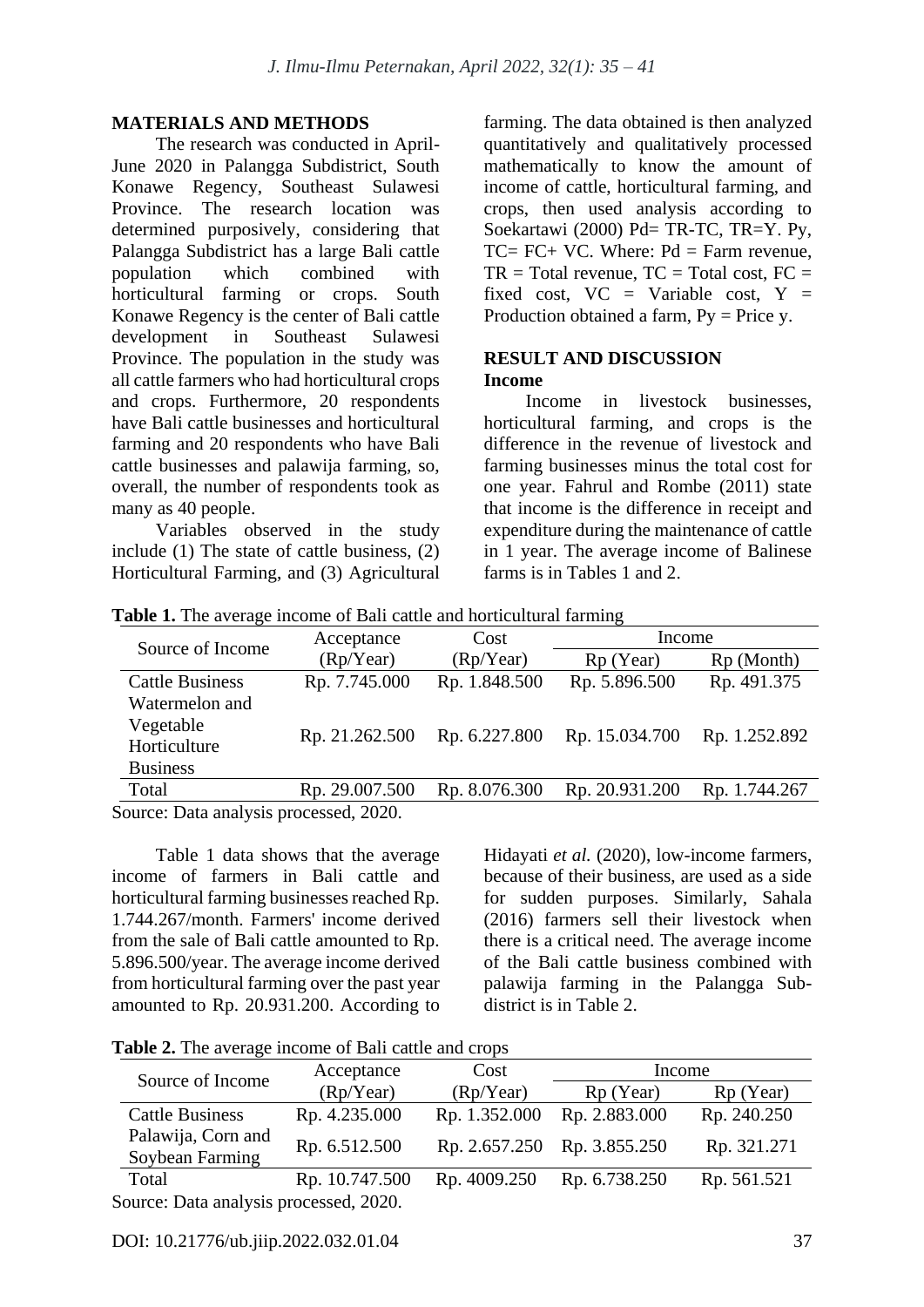Based on Table 2 data, the average income of farmers in Bali cattle and crops businesses reached Rp. 561.521/month. Farmers' income derived from cattle sales amounted to Rp. 240.250/month. The average income from farming crops each month reached Rp. 321.271. The findings show that income derived from cattle and crops is the lowest income after livestock businesses and horticultural farming. This is because the community grows crops that are widely used to meet basic needs as a consumption plant so that the production input is lower. Yamin and Syamsu (2020) reported that the follow-up of food crops is given to livestock to meet feed needs, while farmers themselves consume the type of cassava and sweet potato plants.

This study showed that only a small percentage of farmers use the results of agricultural products for their animal feed needs. As per Lukiwati *et al.* (2016), most farmers in the countryside have not used agricultural products as animal feed. Total revenue from cattle and farming products is in Table 3.

**Table 3.** Total revenue of cattle and farming businesses

| Source of Income                       | Acceptance     | Cost           | Income         |                       |  |
|----------------------------------------|----------------|----------------|----------------|-----------------------|--|
|                                        | (Rp/Year)      | (Rp/Year)      | $Rp$ (Year)    | R <sub>p</sub> (Year) |  |
| <b>Cattle Business</b>                 | Rp. 11.980.000 | Rp. 3.200.500  | Rp. 8.779.500  | Rp. 731.625           |  |
| Farming                                | Rp. 27.775.000 | Rp. 8.885.050  | Rp. 18.889.950 | Rp. 1.574.163         |  |
| Total                                  | Rp. 39.755.000 | Rp. 12.085.550 | Rp. 27.669.450 | Rp. 2.305.788         |  |
| Source: Data analysis processed, 2020. |                |                |                |                       |  |

The results of the analysis are in Table 3. During the last year, the average income of farmers from horticultural and<br>agricultural farming was 18.889.950 agricultural farming was 18.889.950 IDR/year, and farmers' income from cattle business was 8.779.500 IDR/year. The average income of most types of businesses is farming at Rp. 1.574.163/month higher than the income of livestock businesses that only earn an income of Rp. 731.625/month. This shows that farm revenues provide better output than livestock businesses. Seeing the potential is supposed to develop livestock business can be done by utilizing the results of food crop participation as animal feed to improve farmers' welfare (Apriani *et al.,* 2018; Pinardi *et al.,* 2019).

# **Revenue Comparison**

The small amount of income earned by both farmers in raising Bali cattle and having horticultural farming and farmers who keep Bali cattle and crops can be proven by comparative test analysis using methods independent t-test*.* The aspects tested in this study were delivered by the cost of production, revenue, and farmers' income. The results of the t-test analysis will be able to know which combination of business types are gaining more significant profit.

## **Revenue Comparison Analysis**

The average income of farmers who own Balinese cattle and horticultural businesses is Rp. 20.931.200/year, and cattle and crops businesses amount to Rp. 6.738.250/year. The results of the t-test analysis obtained a comparison of the average income of farmers who have livestock and horticultural businesses and livestock and crops businesses presented in Table 4.

| Table 4. Test the average income of the Bali cattle business, horticultural farming, and crops |  |
|------------------------------------------------------------------------------------------------|--|
|------------------------------------------------------------------------------------------------|--|

|                                       | Sapi dan Holtikultura | Sapi dan Palawija |  |
|---------------------------------------|-----------------------|-------------------|--|
| Number of Samples (N)                 | 20                    | 20                |  |
| Average Revenue (Mean) Rp/Year        | 20.931.200            | 6.738.250         |  |
| t-count (year)                        |                       | 5,288             |  |
| Significance (sig)                    | 0.000                 |                   |  |
| Source: Data analysis processed, 2020 |                       |                   |  |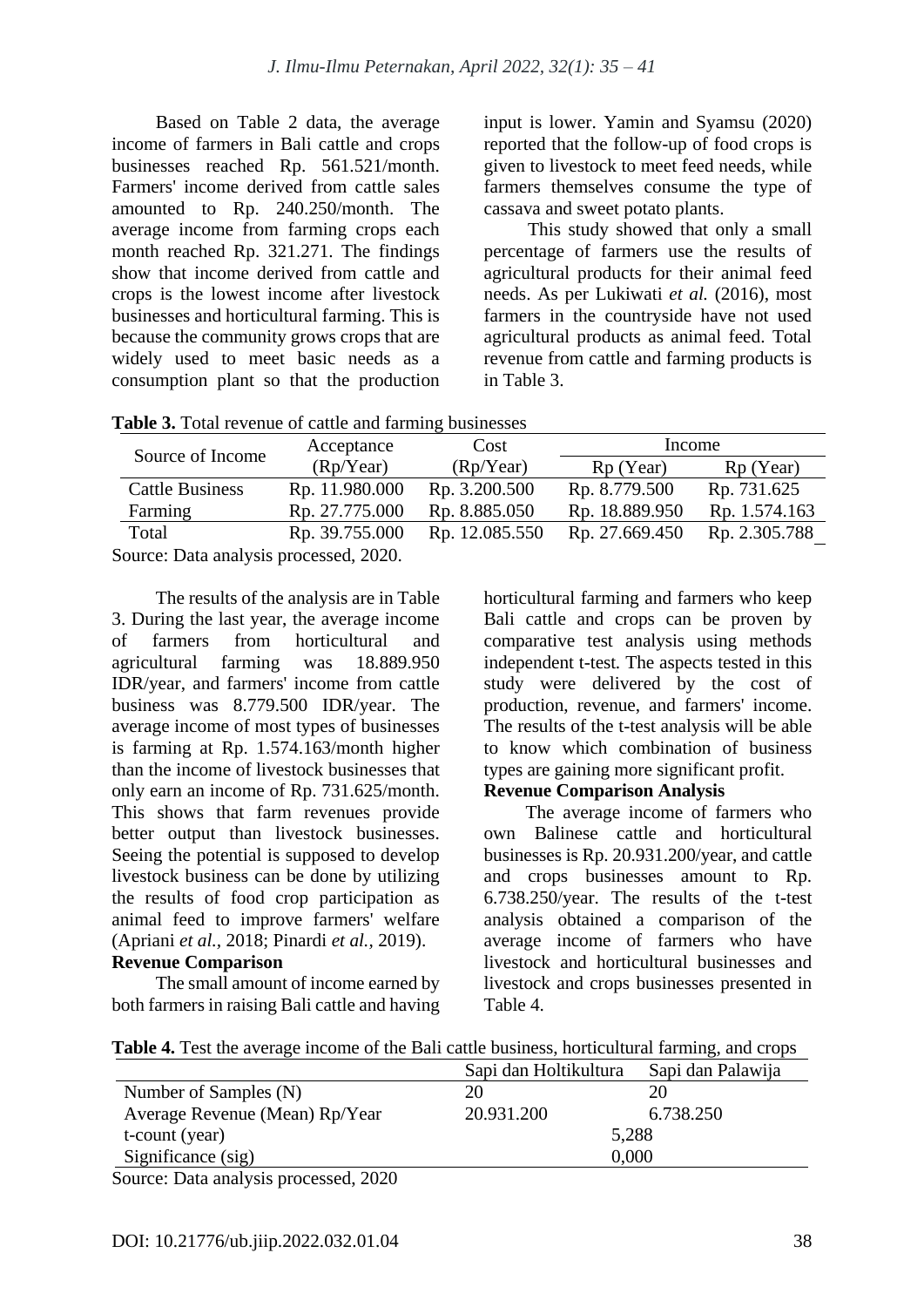Table 4 data shows that the average different test results for the income of farmers who keep Bali cattle and have horticultural businesses and farmers who keep Bali cattle and have a palawija farming obtained a significance value of 0.000 with a t-count value of 5,288. This means that the test results differ from the average income of farmers who keep Bali cattle and have horticultural farming with very significant differences  $(P<0.01)$  and more than farmers who raise Bali cattle by having a farm palawija. So, to maximize the potential of the combination of livestock, horticultural crops, and crops, one of the alternatives is by combining plants and livestock—integration of alternative livestock in tackling animal feed shortages (Azis *et al.,* 2014). Because Balinese cattle are a type of cattle that can adapt to high-fiber feed (Setiawan *et al.,* 2019), to be a supporting factor in improving the quality and quantity of livestock can take advantage of the follow-up results of agriculture, plantations, and types of food crops (Setiawan *et al.,* 2019; Adhianto *et al.,* 2019).

## **CONCLUSIONS**

Based on the research, it is concluded that: (1) The average income of farmers obtained from Bali cattle and horticulture businesses amounted to Rp. 1.744.267/month and more than the income from Bali cattle and palawija businesses amounted to Rp. 561.521/month. (2) Comparative income of farmers who keep Bali cattle combined with horticulture farming and farmers who keep Bali cattle combined with palawija farming shows a very significant difference (P<0,01). (3) Bali cattle business with horticultural farming or crops can strengthen food security and the economy of farmers' households and minimize the risk of business failure.

### **REFERENCES**

Adhianto, K., Muhtarudin., Husni., & Zhahir. (2019). Provision of fermented cassava waste and micro organic minerals in Rations Against Goat Performa. *Animal Science:*  *Journal of Livestock Science Research*, *17*(2), 12–16.

- Apriani, M., Nahraeni, W., & Yusdiarti, A. (2020). Analysis of agricultural income and institutional efficiency of organic and inorganic rice farming in Limbangan Village, Sukaraja District, Sukabumi Regency. *Agribisains Journal*, *6*(1), 14–28.
- Apriani, M., Rachmina, D., & Rifin, A. (2018). Pengaruh tingkat penerapan teknologi pengelolaan tanaman terpadu (PTT) terhadap efisiensi teknis usahatani padi. *Jurnal Agribisnis Indonesia*, *6*(2), 121–132. https://doi.org/10.29244/jai.2018.6.2. 121-132
- Arida, A., Mujiburrahmad, M., & Anwar, S. (2019). Analisis komoditas unggulan tanaman pangan di Kabupaten Aceh Timur. *Agrifo : Jurnal Agribisnis Universitas Malikussaleh*, *4*(1), 80– 86. https://doi.org/10.29103/ag.v4i1.1 544
- Arisman, A., Saediman, S., & Abdullah, W. G. (2020). Corn intercropping system feasibility analysis (Zea mays L.) and peanuts (Arachis hypogea L.) in Lawa Subdistrict, West Muna Regency. *Journal of Agribusiness and Agricultural Socioeconomic Sciences*, *5*(2), 69–73.
- Azis, F. A., Liman, & Widodo, Y. (2013). Potensi limbah padi sebagai pakan sapi bali di Desa Sukoharjo II Kecamatan Sukoharjo Kabupaten Pringsewu. *Jurnal Ilmiah Peternakan Terpadu*, *2*(1), 26–32.
- Dewi, R. K. (2019). Analysis of potential ruminant livestock development area in Lamongan Regency. *Livestock Journal*, *9*(2), 5–11.
- Fahrul, A. H., & Rombe, M. B. (2011). Analysis of beef cattle farm revenue in Tenete Rilau Subdistrict, Barru Regency. *Journal of Agribusiness*, *10*(3), 98–109.
- Fyka, S. A., Limi, M. A., Zani, M., & Salamah, S. (2019). Analisis potensi dan kelayakan usahatani sistem integrasi padi ternak (Studi Kasus di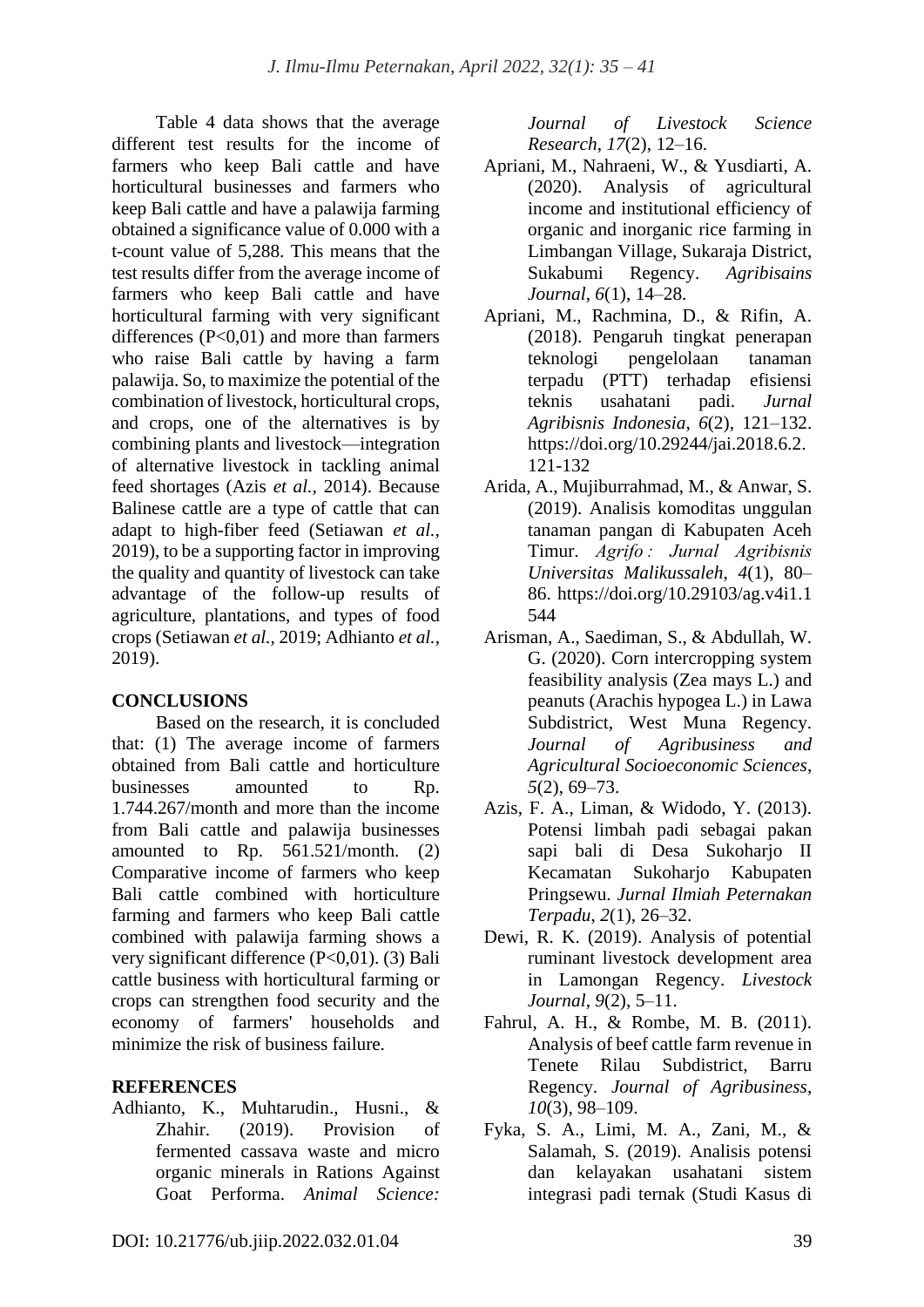Desa Silea Jaya Kecamatan Buke Kabupaten Konawe Selatan). *Jurnal Ilmu Dan Teknologi Peternakan Tropis*, *6*(3), 375–381. https://doi.org/ 10.33772/jitro.v6i3.7520

- Hidayati, F., Yonariza, Y., Nofialdi, N., & Yuzaria, D. (2020). Analisis keuntungan dan kendala penerapan konsep sistem pertanian terpadu (SPT) di Indonesia. *Jurnal Agribisnis Dan Ilmu Sosial Ekonomi Pertanian*, *5*(3), 74–83. https://doi.org/10.37149/jia.v5 i3.11688
- Howara, D. (2019). Optimization of integrated rice and cattle farming development in Majalengka Regency. *Journal Agroland*, *18*(1), 43–53.
- Khadijah, N., Hadi, S., & Maharani, E. (2019). Analysis of beef cattle agribusiness in siak regency of Riau Province. *Journal of Agribusiness*, *21*(1), 23–35.
- Kurniati, N., Efrita, E., & Damaiyanti, D. (2019). Farm revenue of rice and cattle based integration system in Rimbo Kedui Village, Seluma Regency, Bengkulu Province. *Journal of Agribusiness Fisheries*, *12*(1), 64–69.
- Lukiwati, D. R., & Kristanto, B. A. (2016). Peningkatan produksi jagung manis dan jerami dalam sistem integrasi tanaman pangan dan peternakan sapi brangus. *Jurnal Ilmu Ternak*, *16*(2), 89–94.
- Ningrum, N. Z., Limi, M. A., & Fyka, S. (2019). Multiplier effect analysis of mina padi system development for local people in Epeesi Village, Basala District, South Konawe Regency. *Jurnal Agribisnis Dan Ilmu Sosial Ekonomi Pertanian*, *4*(6), 166–172.
- Pagala, M. A., Munadi, L. M., & Zulkarnain., D. (2019). Diversity and green types carrying capacity bali beef in oil palm plantation in Kolaka District. *Indonesian Journal of Animal Agricultural Science*, *1*(1), 48–55.
- Pagala, M. A., Zulkarnain, D., & Munadi, D. Z. (2020). Kapasitas daya tampung hijauan pakan ternak dan hasil ikutan perkebunan kelapa sawit di

Kecamatan Tanggetada Kabupaten Kolaka. *Jurnal Sosio Agribisnis*, *5*(2), 70–76.

- Pinardi, D., Gunarto, A., & Santoso, S. (2019). Perencanaan lanskap kawasan penerapan inovasi teknologi peternakan prumpung berbasis ramah lingkungan. *jurnal ilmiah peternakan terpadu*, *7*(2), 251–262. https://doi. org/10.23960/jipt.v7i2.p251-262
- Ritonga, U. S. (2018). Commodity dynamics based on the broad advantage of food crop land Sumedang Regency West Java Province. *Journal of Agribusiness Malikussaleh University*, *3*(1), 57–68.
- Sahala, J. (2016). Analisis kelayakan finansial usaha penggemukan sapi simmental peranakan ongole dan faktor-faktor yang berpengaruh terhadap jumlah kepemilikan pada peternakan rakyat di Kabupaten Karanganyar. *Buletin Peternakan*, *40*(1), 74–82. https://doi.org/10.210 59/buletinpeternak.v40i1.9823
- Sani, L. O., Ba`a, L. O., Abadi, M., & Ali, T. (2018). Analisis finansial kombinasi usaha ternak sapi bali, perkebunan dan hortikultura di Kecamatan Tinanggea Kabupaten Konawe Selatan. *Inovasi Teknologi Peternakan Dalam Mendukung Terwujudnya Ketahanan Pangan Nasional*, 393–400.
- Sari, A., Liman, & Muhtarudin. (2016). Potential capacity to support waste crops palawija as ruminant animal feed in Pringsewu District. *Scientific Journal of Integrated Animal Husbandry*, *4*(2), 100–107.
- Setiawan, B. D., Arfa'i, A., & Nur, Y. S. (2019). Evaluasi sistem manajemen usaha pembibitan sapi bali terintegrasi dengan perkebunan kelapa sawit di Kabupaten Pasaman Barat, Provinsi Sumatera Barat. *Jurnal Ilmiah Peternakan Terpadu*, *7*(3), 276–286. https://doi.org/10.23960/jipt.v7i3.p27 6-286
- Soekartawi. (2000). *Teori Produksi*. PT Raja Grafindo Persada.